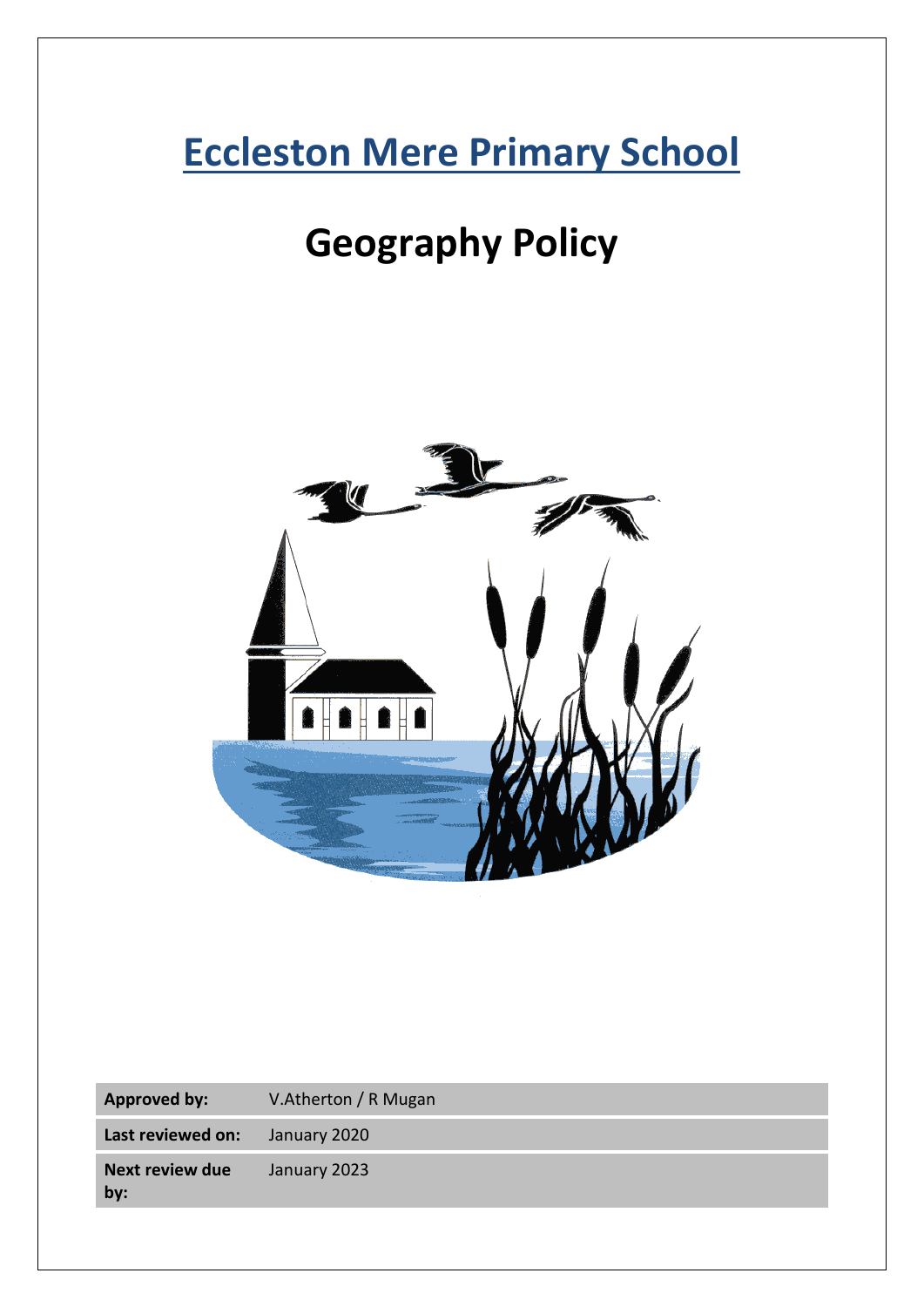# **Curriculum Vision Statement:**

At Eccleston Mere Primary School, we recognise that social, moral, spiritual, and cultural development is central to the education of all pupils and as such, permeates the whole curriculum and ethos of the school.

Our broad and challenging curriculum is designed to enable children to develop interpersonal skills and become resilient learners who think creatively and critically.

Provision is bespoke to our pupils and evolves according to the ever- changing local, national and global landscape. The aim of our curriculum is to develop pupils, who are well-equipped to take their place in society, as citizens of the future.

# We aim to:

- Promote a love of learning.
- Offer memorable learning experiences that are fun and engaging.
- Develop independence, resilience and confidence within our pupils.
- To tailor our curriculum to make use of our locality, taking pride in the achievements of St. Helens and the landscape that surrounds us.
- Enable children to be creative and think differently.
- Prepare citizens who are ready to take on the challenges of the  $21<sup>st</sup>$  Century.
- Provide expert teaching, set upon a backdrop of our safe, secure learning environment.

# **Subject Specific Vision / Intent Statement**

At Eccleston Mere, our Geography curriculum has been designed to engage, challenge and progress children's geographical skills, contextual knowledge and to increase their understanding as they move through the school. It provides opportunities for developing cultural awareness, understanding and resolving issues about the environment and recognising the importance of sustainable development. It can inspire children to think about their own place in the world, their values, and their rights and responsibilities to other people and their surroundings. By encouraging opportunities for reflection and comparisons, it allows children to relate to what their learning about, linking it to their own lives, environment and familiarities.

# **Effective teaching in EYFS / KS1 / KS2:**

By following the planning and ensuring that lessons are interactive and enjoyable, children will be more engaged and hopefully progression will increase. Effective teaching will include a variety of teaching strategies and approaches, including collaborative learning and taking opportunities for visits out of school and cross-curricular links.

# EYFS

The world: children know about similarities and differences in relation to places, objects, materials and living things. They talk about the features of their own immediate environment and how environments might vary from one another. They make observations of animals and plants and explain why some things occur, and talk about changes. (NC)

# KS1

Pupils should develop knowledge about the world, the United Kingdom and their locality. They should understand basic subject-specific vocabulary relating to human and physical geography and begin to use geographical skills, including first-hand observation, to enhance their locational awareness. (NC)